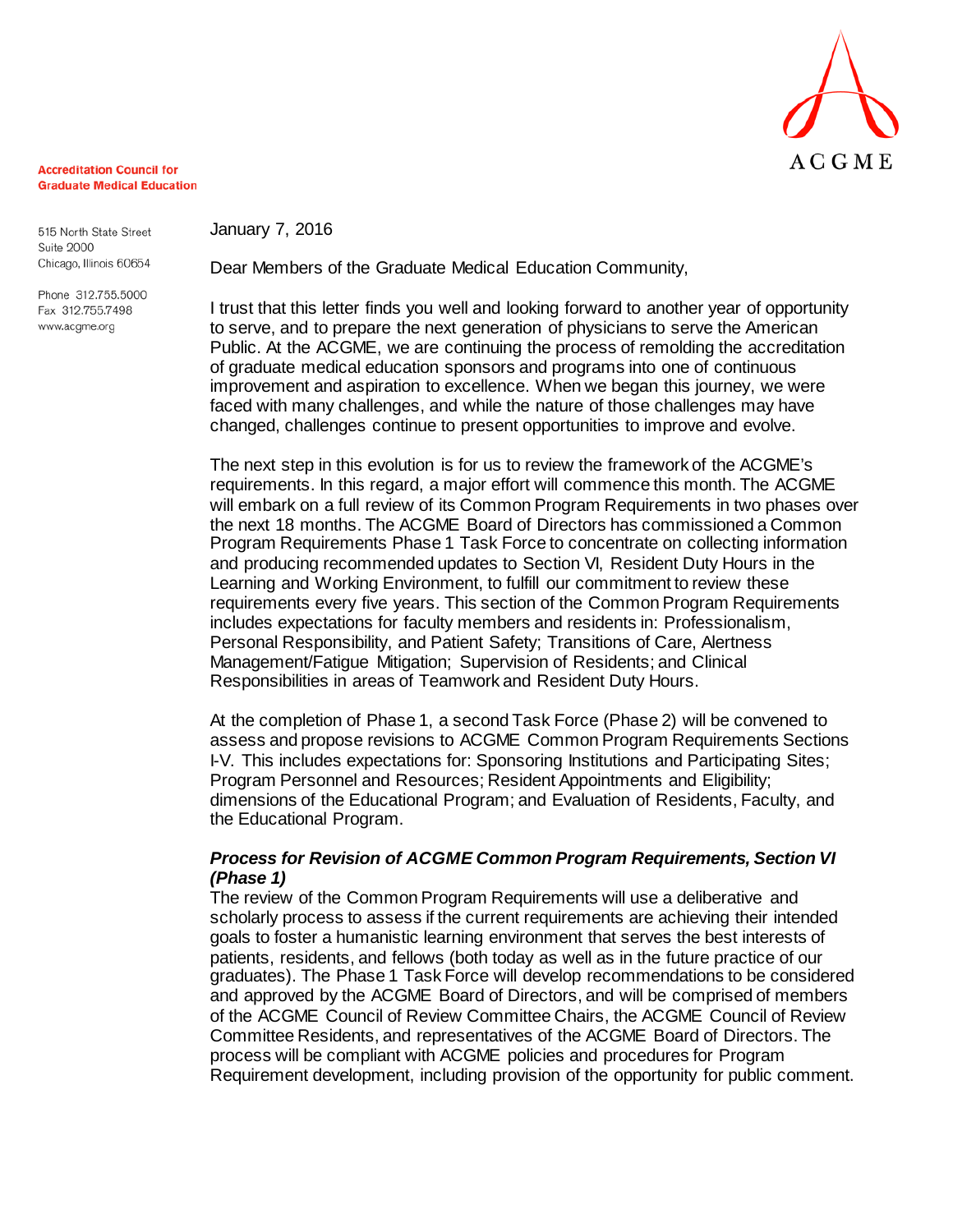During Phase 1, the Task Force and ACGME administration will publish and disseminate an impact statement that incorporates the information gathered, and the justification/rationale for the proposed updates to the requirements in Section VI. This report will be a scholarly effort and serve the dual purpose of emphasizing the basis for developing these updated requirements and informing the public of their effectiveness, as well as the opinions of the educators and residents/fellows affected by them.

The ACGME Board of Directors approved the formation of the Phase 1 Task Force at its September 2015 meeting. The Task Force will deliver a report to the ACGME Board of Directors at its June 2016 meeting, including any recommended Section VI revisions to be implemented during the 2016-2017 academic year. The Task Force will provide any additional recommended Section VI revisions, to be implemented for the 2017-2018 academic year, for evaluation and approval at the September 2016 ACGME Board of Directors meeting.

#### *Formal Review of the Literature* **and** *Data Gathering Phase*

Much has been learned since the adoption of Section VI of the Common Program Requirements in 2011. The senior leadership of the ACGME will render a complete historical review of the literature to support the work of the Task Force and the decision made by the ACGME Board of Directors.

The ACGME has begun extensive efforts to ascertain the educational community's interpretation of, and degree of agreement with, Section VI of the Common Program Requirements. To this end, the ACGME has taken/will take the following steps to involve the educational community in a review of the current requirements and their impact thus far on patient care, patient safety, resident/fellow education, and resident/fellow well-being.

# *Request for Organizational Positions*

At the end of December 2015, the ACGME formally requested position statements from its member organizations, constituent organizations, and others who have standing in this discussion. Formal responses were requested by February 1, 2016 on current ACGME resident duty hour requirements and standards governing key aspects of the learning and working environment, including impact analyses, recommendations, and supporting evidence.

## *Ethical Dimensions of Decisions to be made concerning Resident Duty Hour and the Learning Environment Standards*

The debate concerning resident duty hours, and to a lesser extent improvement in dimensions of the learning environment, reaches levels of intensity and emotion at least in part due to the fact that aspects of the discussion are "competing goods." To assist in reaching consensus and resolving complex and potentially divisive issues, discussions will be framed using the concept of "competing goods" during the development of recommendations by the Task Force.

## *National Congress on Resident Duty Hours in the Learning and Working Environment*

The efforts described above will culminate in a National Congress on Resident